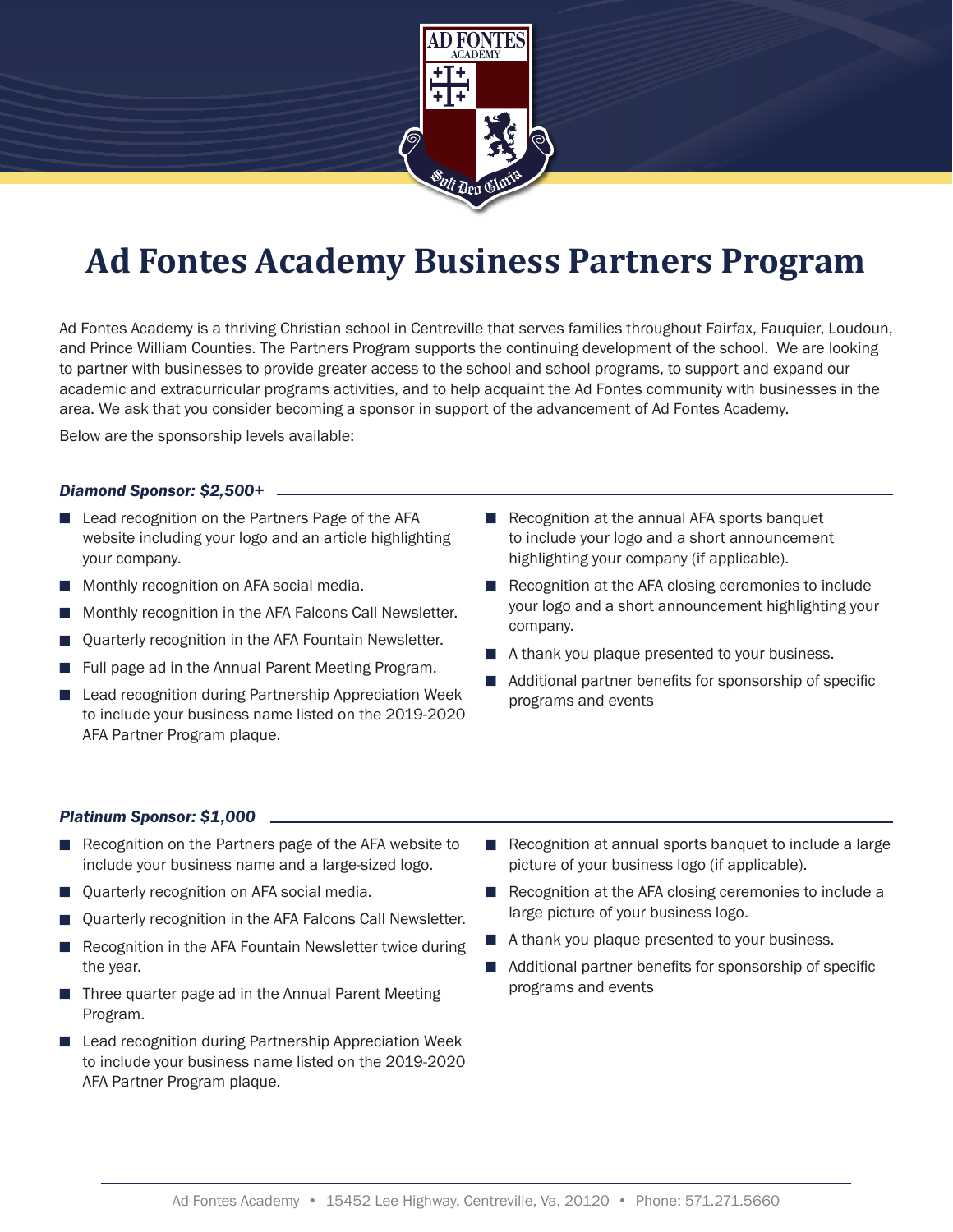

# *Gold Sponsor: : \$500*

- $\blacksquare$  Recognition on the Partners page of the AFA website to include your business name and a medium-sized logo.
- Recognition on AFA social media three times during the year.
- Recognition in the AFA Falcons Call Newsletter twice during the year.
- $\blacksquare$  Recognition in the AFA Fountain Newsletter twice during the year.
- Half page ad in the Annual Parent Meeting Program.
- Recognition during Partnership Appreciation Week to include your business name listed on the 2019-2020 AFA Partner Program plaque.
- $\blacksquare$  Recognition at annual sports banquet to include a medium-sized picture of your business logo (if applicable).
- Recognition at the AFA closing ceremonies to include a medium-sized picture of your business logo.
- $\blacksquare$  Additional partner benefits for sponsorship of specific programs and events

# *Silver Sponsor: \$250*

- $\blacksquare$  Recognition on the Partners page of the AFA website to include your business name and a small-sized logo.
- $\blacksquare$  Recognition on AFA social media twice during the year.
- Recognition in the AFA Falcons Call Newsletter once during the year.
- $\blacksquare$  Recognition in the AFA Fountain Newsletter once during the year.
- Quarter page ad in the Annual Parent Meeting Program.

# *Bronze Sponsor: \$100*

- Name listed on the Partners page of the AFA website.
- Recognition on AFA social media once during the year.
- Recognition in the AFA Falcons Call Newsletter once during the year.
- Recognition in the AFA Fountain Newsletter once during the year.
- Recognition during Partnership Appreciation Week.
- $\blacksquare$  Recognition at annual sports banquet to include a small-sized picture of your business logo (if applicable).
- $\blacksquare$  Recognition at the AFA closing ceremonies to include a small-sized picture of your business logo.
- $\blacksquare$  Additional partner benefits for sponsorship of specific programs and events
- $\blacksquare$  Name listed in the Annual Parent Meeting Program.
- Recognition during Partnership Appreciation Week.
- Name listed at annual sports banquet (if applicable).
- $\blacksquare$  Name listed at the AFA closing ceremonies.
- $\blacksquare$  Additional partner benefits for sponsorship of specific programs and events